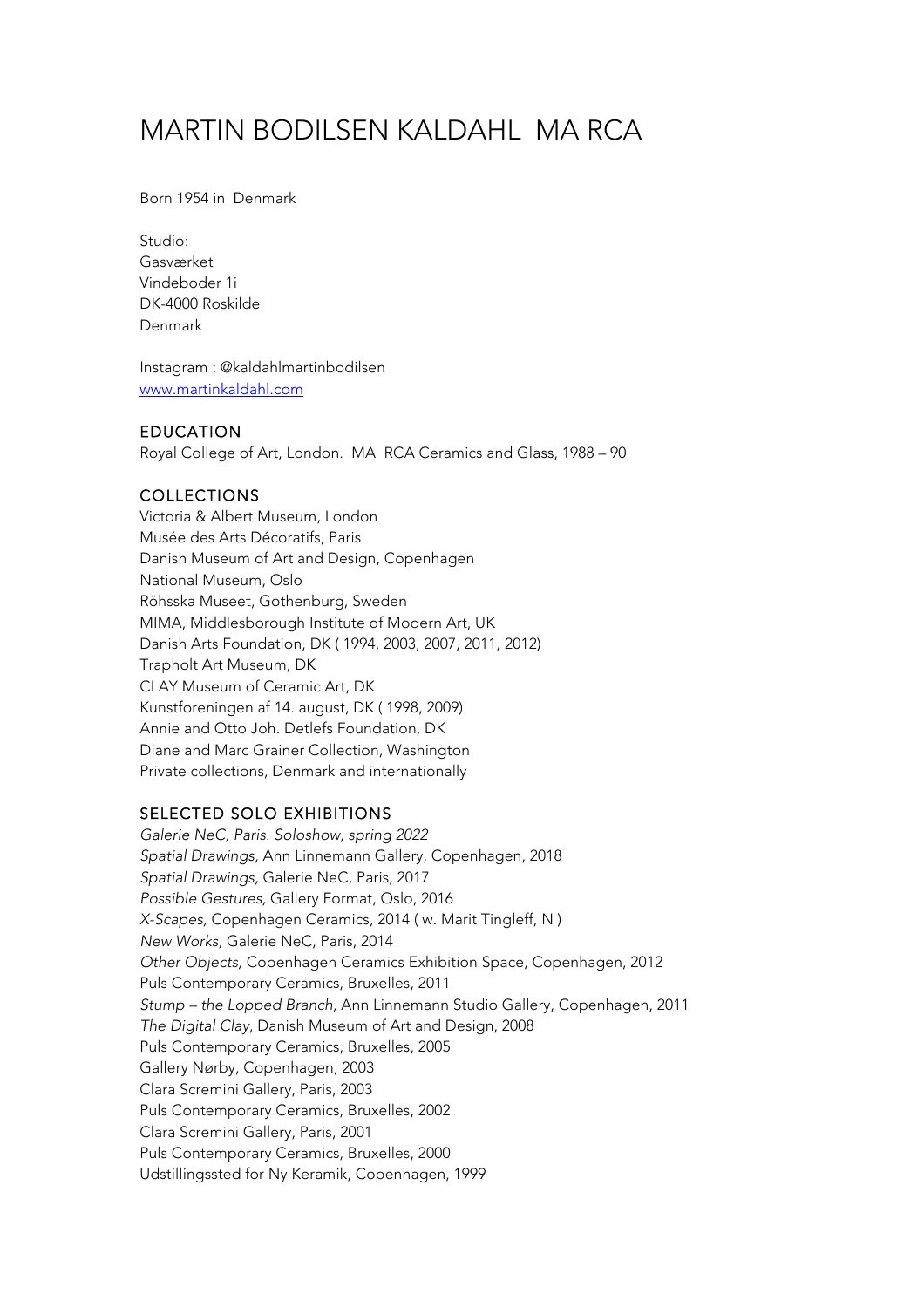Gallery Nørby, Copenhagen, 1997

### SELECTED TWO ARTIST AND GROUP EXHIBITIONS

*Matter at Hand,* Hostler Burrows Gallery, New York and Los Angeles, 2021/22 *Design Miami/ Basel* with Gallery Format, Oslo, 2021 *Bend, Bubble and Shine,* Hostler Burrows Gallery, New York and Los Angeles, 2021 *Group show*, Maison Louis Carré, Paris. Arr. Taste Contemporary, Geneva, 2021 *Wunderkammer*, Peach Corner Gallery, Copenhagen, 2021 *Five Cubed*, Taste Contemporary, Geneva, 2019 *100 Years of Danish Ceramics,* Sopehieholm, DK, 2019 Marsden Woo Gallery, London, 2019 *Ceramic Momentum – Staging the Object*, CLAY Museum of Ceramic Art, DK, 2019 MarsdenWoo Gallery, London, 2018 *Hot Danes*, Puls Contemporary Ceramics, Brussels, 2016 *Copenhagen Ceramics Invites,* Galeria Salvatore Lanteri, Milan, 2016 MarsdenWoo Gallery, London, 2015 *SOFA,* Chicago, 2015 *Random Growth,* Sarah Myerscough Gallery, London, 2015 *Danish Design at the House*, Sydney Opera House, 2017 *European Union Council Building,* Bruxelles. During Danish Chairmanship of EU, 2012 *Living with Ceramics,* Puls Gallery and Ampersand House, Bruxelles, 2011 *Contemporary British Studio Ceramics - The Grainer Collection,* Mint Museum, Charlotte, North Carolina, US, 2010 *KOM.* Cypres Gallery, Leuven, Belgium, 2010 *Ceramics,* Art Museum of Skanderborg, DK, 2010 *Danish Ceramics,* Mariagerfjord Kunstforening, DK, 2009 *Mindcraft, Salone di Mobile, Milan.* Arr. Danish Crafts, 2009 *END. An International Ceramics Exhibition Project.* Danish Museum of Art and Design, Bomuldsfabriken Kunsthal, Norway, 2007 Drud & Køppe Gallery, Copenhagen, 2007 *Biennial for Crafts and Design,* Trapholt Art Museum, DK, 2007 *Collect, V&A Museum,* London, 2007 *SOFA,* Chicago, 2006, 05, 04. *Musée Magnelli.* With Barbara Nanning, Vallauris. France, 2006 *Collect, V&A - Museum,* London. Repr. by Gallery Nørby, 2006, 05. Nancy Margolis Gallery, New York, 2005 Clara Scremini Gallery, Paris, 2004 *SUPERDANISH*, arr. by Danish Crafts, Toronto, 2004. *Biennial for Crafts and Design 2004,* Danish Museum of Art and Design, Copenhagen, 2004 *Scandinavian Design beyond the Myth*. Travelling exh. to 12 museums in Europe, 2003 - 07 *From the Kilns of Denmark.* Travelling exhibition. American Crafts Museum, N.Y. and 4 other museums in the US, La Maison du Danemark, Paris, and Nordic Embassies, Berlin, 2002 -04 Gallery Nørby, Copenhagen. With Marit Tingleff, N. 2003 *La Tradition de Demain - Innovation au Quotidien*. Designexhibition, La Maison du Danemark, Paris. 2002 *Danish Porcelain 1775 -2000,* The Danish Museum of Decorative Arts, Copenhagen, 2000 *Tableware of the Future,* Designproject for Royal Scandinavia A/S.Showroom in Copenhagen and Trapholt Museum, DK, 2000 *Keramik aus Dänemark,* Munich, Germany,1999 *1. Nordic Ceramics Triennale* (touring exhibition), Stockholm; Gothenburg, SE. Kolding, DK 1998-99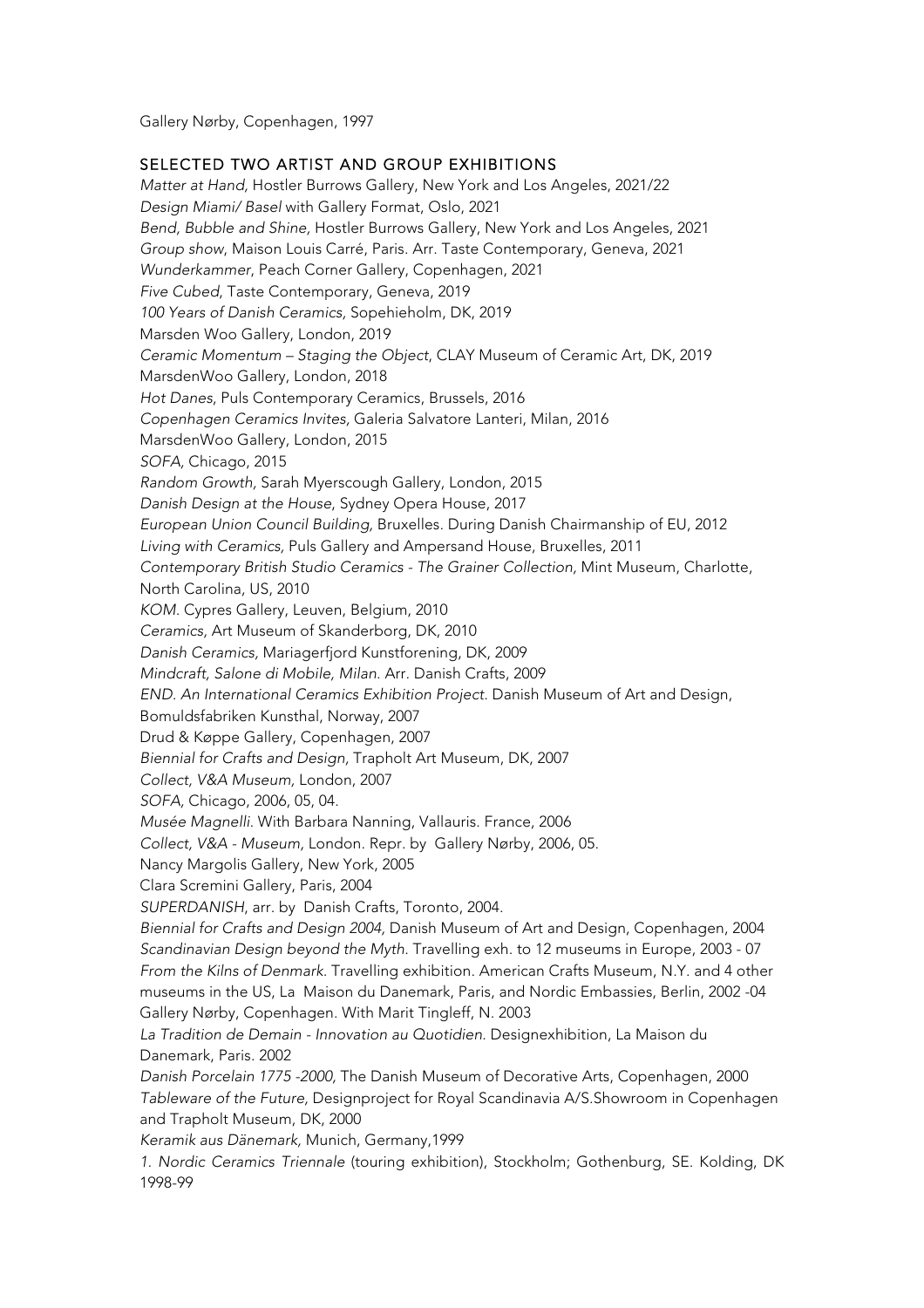*National Arts Council exhibition,* Copenhagen, 1999 *Sort Rum,* Copenhagen, Milan. Design exhibition with Hans Thyge Raunkjær, 1997 *2. Danish Ceramics Triennale,* Trapholt Museum, DK, 1997 *Danish Ceramics 1850 - 1997*, Sophienholm, Copenhagen, 1997 Clara Scremini Gallery, Paris. With Karen Bennicke, 1996 *Danish Art and Design,* St. Petersburg, Russia *Charlottenborg Efterårsudstilling,* Copenhagen, 1994 *Inaugural exhibition,* Grimmerhus Ceramics Museum, 1994 *Young Contemporaries* (Keramikkens Underskov), Copenhagen, 1993

### AWARDS

Annie and Otto Johs Detlefs Ceramics Prize 2017 Inga and Eyvind Kold-Christensen Foundation. DK. Honorary Award, 2011 Ole Haslunds Kunstnerfond, DK. Honorary Award, 2005 The Sotheby Award, Collect, London, 2005 The Danish National Bank Jubilee Fund , 2010,05,03,01,96,94 National Arts Council, DK. stipends: 2011,10,09,07,04 Crafts Council Annual Award, DK (Kunsthåndværkerrådets Årspris), 2001 The Design Foundation, Ministry of Culture, DK, 1997 The National Arts Council, DK. 3-year-Grant, 1997 Danish Contemporary Art Foundation, 1996 The Sir Eduardo Paolozzi Travelscholarship, RCA, 1989. Trip to Mali, West Africa

#### SELECTED BIBLIOGRAPHY

*Paul Greenhalgh: Ceramic, Art and Civilisation,* Bloomsbury 2020 *Matter at Hand,* catalogue. Group show of 10 Danish artists at Hostler Burrows Gallery, New York and Los Angeles, 2021 *Bend, Bubble and Shine*, catalogue. Group show at Hostler Burrows Gallery, New York and Los Angeles, 2021. *Danish Creatives*, Charlotte Jul & Nicoline Olsen ( danishcreatives.com), 2020 *Ceramic Momentum: Staging the Object,* catalogue. Clay Museum of Ceramic Art, DK, 2019 Lars Dybdahl: *Danish Design Now*, Strandberg Publishing, Copenhagen, 2016 *Dansk Keramisk Bibliografi* (Danish Ceramist Bibliography), 2014 *La Revue de la Céramique et du Verre, issue 187*, 2012. Magazine Edmund de Waal: *The Pot Book*. Phaidon Press, London 2011 Glenn Adamson: *The Craft Reader*, Berg Publishers, London 2010 Annie Carlano: *Contemporary British Studio Ceramics* ( Yale Univ. Press, 2010) Martin Bodilsen Kaldahl: *The Digital Clay.* Danmarks Designskole, 2010 *Kunstuff,* Sept. 2009 –Article: The Computer and The Clay ( author) *Art & Perception issue 73*. Article on END-exhibition. Australia 2008 *FOKUS – Magazine.* Published by Danish Crafts. Article, 2008 *Kunstuff* ( Magazine of Danish Crafts and Design, Interview-article, 2007 *END. Exhibition- catalogue*. Danish Museum of Art and Design. 2007 *Céramique du XX siècle.* Collection catalogue, Musée des Arts Decoratifs, Paris 2006 *Crafts Magazine* no.192, 2005. England Edmund de Waal: *20th Century Ceramics,* Thames & Hudson, London 2003 *Art and Perception*, 2003. Australia. Article *KeramikMagazin no. 4*, 2003. Germany. Profile Marit Tingleff - Martin Bodilsen Kaldahl : *Ceramics 2003.* Catalogue, 2003. With essay by Jorunn Veiteberg. In connection with joint show at Gallery Nørby. Kraks Blå Bog, Denmark, 2002 -